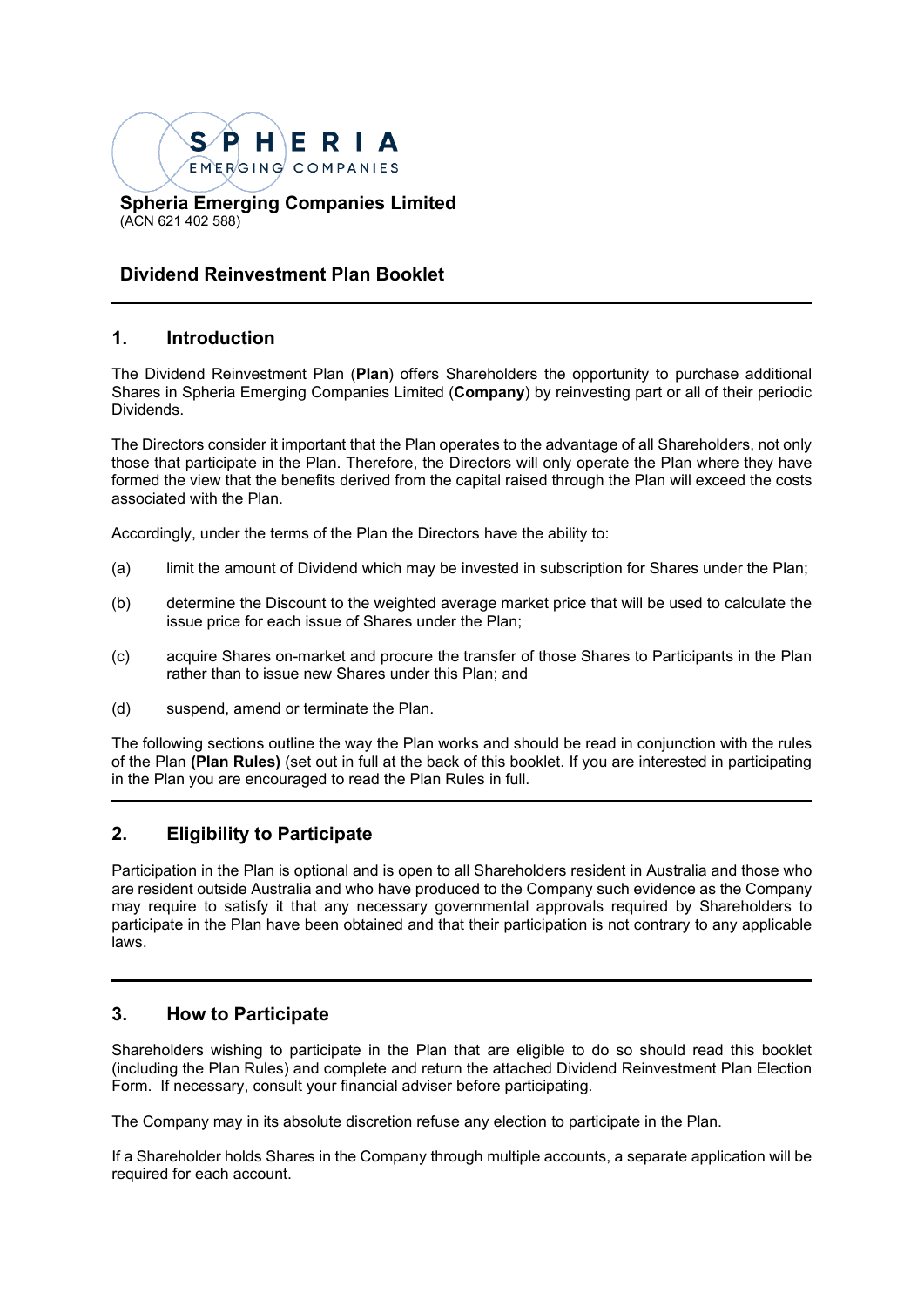## **4. When Participation Begins**

Subject to the Company's acceptance of your application, your participation in the Plan will, in general, begin with the first Dividend paid after the Company accepts your application. If your application is received after the closing date for elections to participate in the Plan with respect to a particular Dividend, it will not be effective until the Company's next Dividend. For each Dividend, the Directors will determine in accordance with the Listing Rules the last date on which applications for participation must be received.

## **5. Full or Partial Participation**

Shareholders wishing to participate in the Plan can elect to participate in respect of all of the Shares registered in their name or in respect of a specified number of such Shares only. Accordingly, Shareholders have two options when completing an application form:

- (a) **Full Participation**: Dividends on all Shares held by a Shareholder (including any additional Shares acquired in the future whether under the Plan or otherwise) will be reinvested in acquiring new Shares under the Plan (subject to any limits on reinvestment announced by the Company from time to time).
- (b) **Partial Participation**: The Shareholder can nominate the number of Shares which participate in the Plan. Only the Dividends on those Shares (and any new Shares issued under the Plan in respect of those Shares) will be reinvested in acquiring new Shares under the Plan and Shareholders will continue to receive cash Dividends on the rest of their Shares.

If an application does not clearly indicate the level of participation in the Plan, it will be deemed to be an application for "Full Participation".

#### **6. How the Plan Operates**

When announcing a Dividend, the Company will announce via the ASX:

- (a) the amount of the Dividend;
- (b) any limit on the amount of Dividend which may be invested in subscription for Shares under the Plan (if applicable);
- (c) the Record Date for the Dividend;
- (d) the issue price (or methodology to determine the issue price (refer Section 8)) for Shares to be issued under the Plan;
- (e) the closing date by which Shareholders must lodge an election to participate or vary their Plan participation if they wish their election to take effect in respect of the current Dividend period;
- (f) the payment date for that Dividend; and
- (g) any other information required by the ASX Listing Rules from time to time.

Following the end of a Dividend period, the Company will determine each Shareholder's net Dividend entitlement.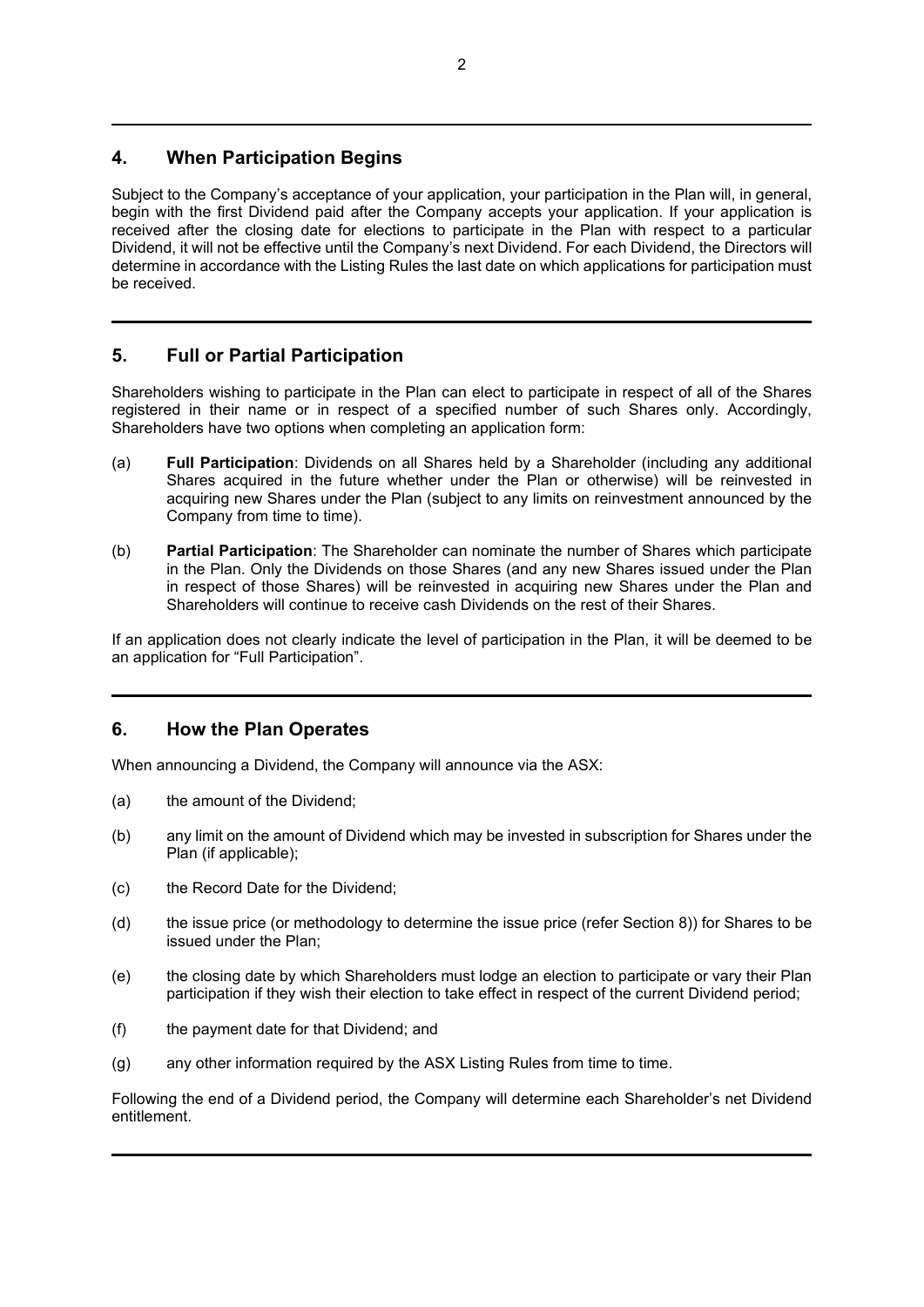## **7. Shares acquired under the Plan**

Under the Plan, the Directors will determine whether Participants will be issued new Shares or transferred existing Shares pursuant to an on-market acquisition of Shares through a broker on behalf of the Participants.

All Shares issued or transferred (as the case may be) under the Plan will rank equally in all respects with existing Shares from the date of issue.

## **8. Subscription Price**

The Plan has been structured to take account of the relationship between the market price of Shares and its post-tax net tangible asset value per share (**NTA Price**) at the relevant time when Dividends are being reinvested.

#### **8.1. Where Share Price is greater than or equal to NTA Price**

If the prevailing Share Price is higher than or equal to the NTA Price, Participants will receive Dividends as newly issued Shares in the Company.

In addition, the Company will promptly apply for quotation on the ASX of new Shares issued and allotted under the Plan.

#### **8.2. Where Share Price is less than the NTA Price**

If the prevailing Share Price is less than the NTA Price, Dividends on Shares subject to the Plan will be used to acquire Shares on-market.

The Company has 20 Trading Days in which to do this on behalf of all Participants. The average Share Price, adjusted for brokerage and stamp duty, is then determined and the Shares purchased under the Plan are allocated among the Participants in accordance with their level of participation.

#### **8.3. Issue price**

Shares issued under the Plan will be issued at a price which is the greater of:

- (a) the NTA Price on the day immediately prior to the record date for the Dividend; and
- (b) the weighted average price of Shares traded on the ASX during the period set by the Board less the Discount (if any).

#### **9. Disposal of Shares**

If a Participant has elected for "Full Participation" and then sells some of their Shares, the Dividends on their remaining Shares will continue to be reinvested under the Plan.

If a Participant has elected for "Partial Participation" and then sells some of their Shares, the number of Shares sold will be deemed firstly to be Shares that are not participating in the Plan and secondly, once all non-participating Shares are all deemed to have been sold, participating Shares under the Plan.

## **10. Variation or Termination of Participation**

Shareholders may vary their level of participation in the Plan or withdraw from the Plan at any time by giving notice to the Company's share registry. The notice must be in the form approved by the Company from time to time.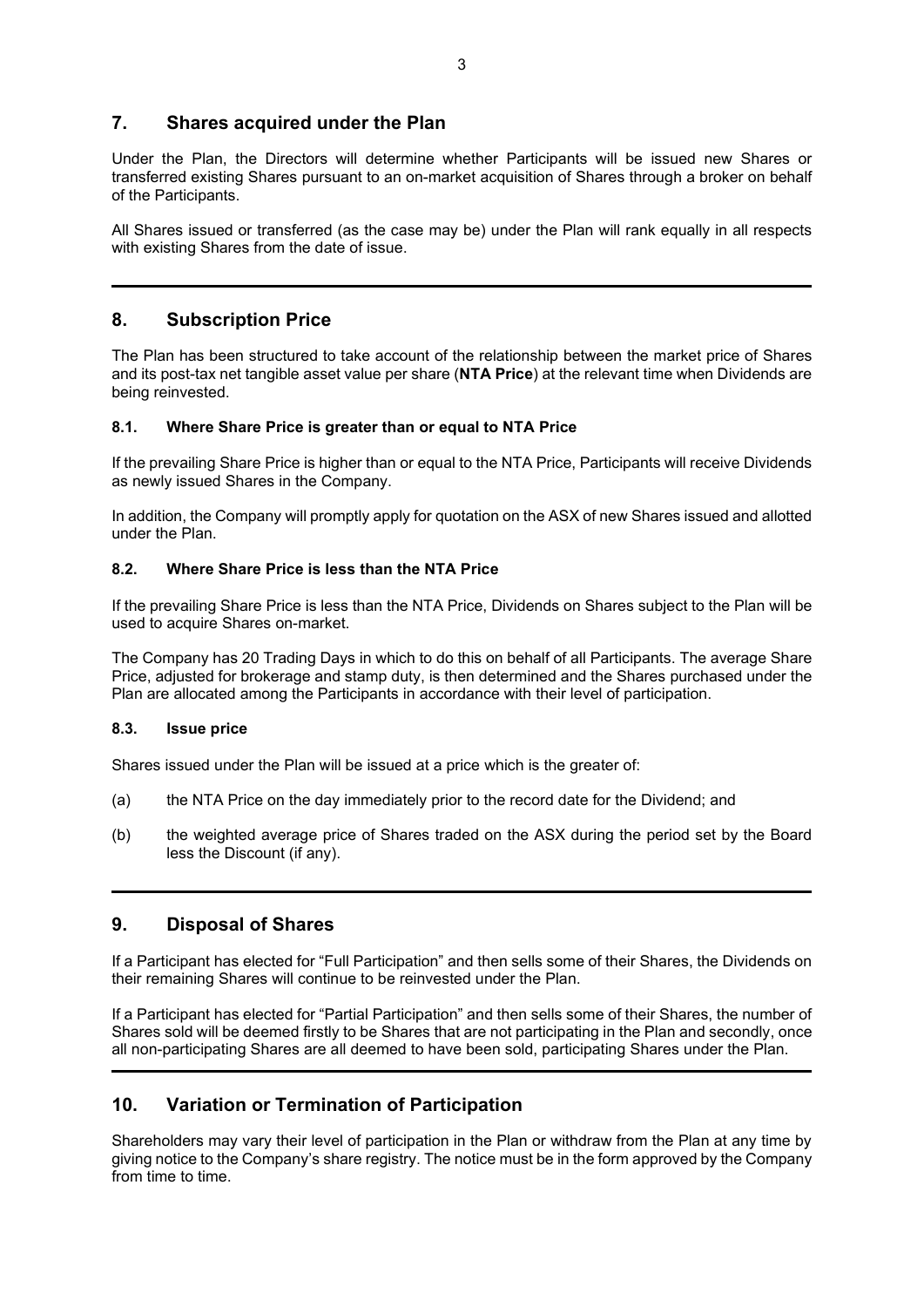The Company may in its absolute discretion refuse any variation of level of participation in the Plan (but not any withdrawal). The Company will determine the last date on which it will accept variations with respect to each Dividend.

Provided the variation notice is received by the Company before the cut-off for a specific Dividend, the variation (subject to acceptance by the Company) will be effective in relation to any Dividends paid after the notice is received.

The termination notice will be effective with respect to all Dividends paid after the notice is received by the Company.

## **11. Variation, Suspension and Termination of Plan**

The Company may vary the Plan Rules at any time by notice on the Company's website and by notice to the ASX. If the Plan Rules are varied, participating Shareholders will continue to participate under the Plan and the Rules, in their varied form, will apply to them.

The Company may also suspend or terminate the operation of the Plan at any time by notice on the Company's website and by notice to the ASX. The Company may reinstate the Plan following a suspension at any time by notice on the Company's website and by notice to the ASX.

## **12. Brokerage and Commission**

The Company will issue Shares under the Plan free of brokerage fees and commission.

#### **13. Plan Underwriting**

Where the Directors consider it appropriate, the Company may periodically have the Plan underwritten.

#### **14. Taxation**

Under current Australian taxation laws, reinvested income will be regarded for tax purposes as if it were received in cash. Please refer to the Plan Dividend statement for the details of each Dividend.

The Company does not take any responsibility for the taxation liabilities of Shareholders and suggests that you obtain independent advice concerning your taxation position.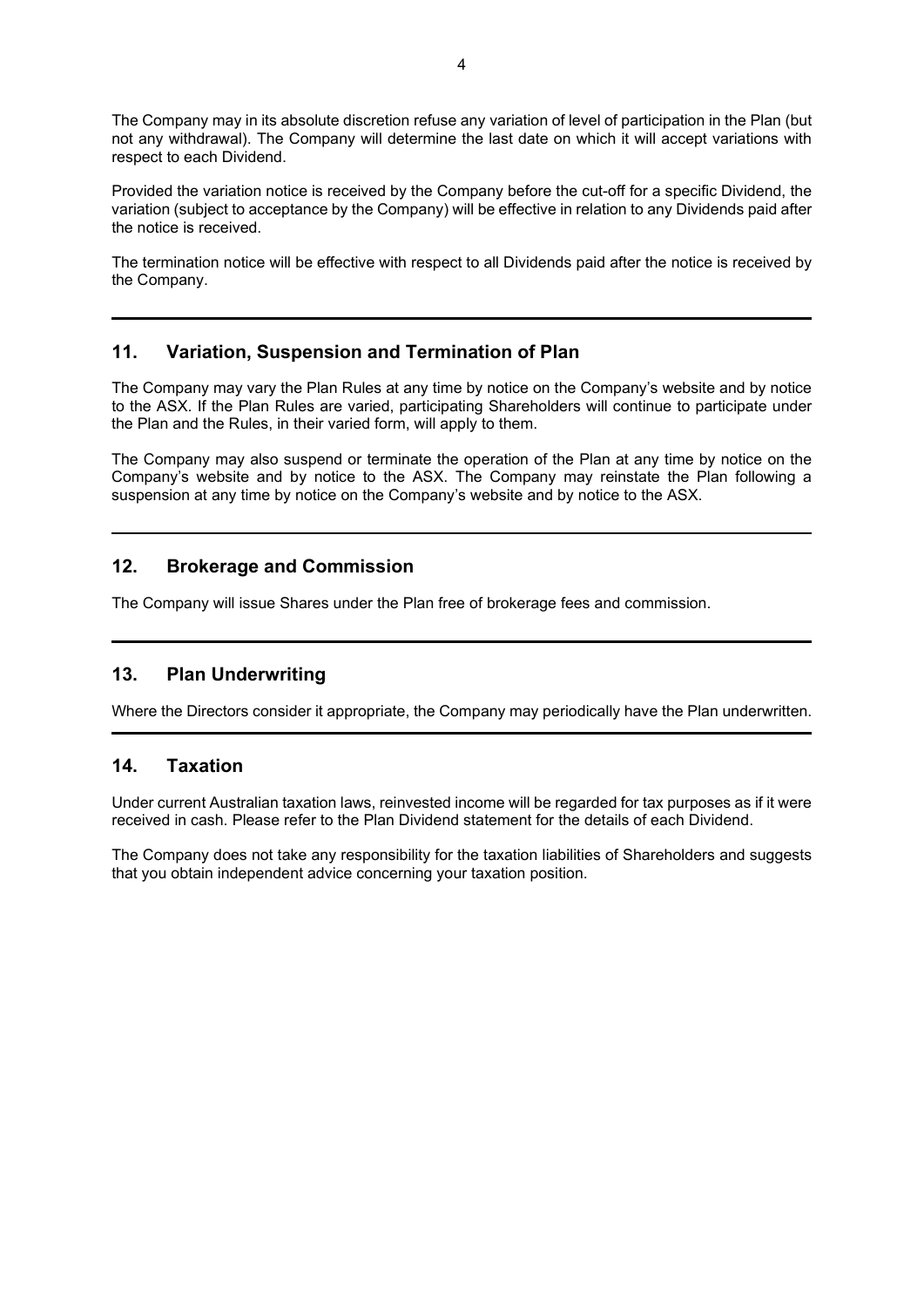# **Dividend Reinvestment Plan Rules**

Set out below are the terms and conditions (**Rules**) that apply in relation to the Spheria Emerging Companies Limited Dividend Reinvestment Plan (**Plan**).

#### **1. Interpretation**

(a) In these Rules:

**Allocation Shares** means in respect of a Plan Account, the number of Shares purchased by the Company in accordance with Rule [5\(d\)\(ii\)](#page-7-0) multiplied by the proportion that the Participant's Plan Shares bears to the total number of Plan Shares expressed as a percentage.

**ASX** means ASX Limited (ACN 008 624 691) or the financial market operated by ASX Limited (as the context requires).

**Board** means the board of Directors from time to time.

**Ex-Dividend Date** means 4pm (Sydney time) on the Trading Day before the Record Date.

**Company** means Spheria Emerging Companies Limited (ACN 621 402 588).

**Directors** mean the directors of the Company.

**Discount** means the discount (if any) which the Board determines to apply to the Share Price for the purposes of calculating the issue price of Shares under this Plan.

**Dividend** means a cash dividend or cash component of a dividend.

**Eligible Member** means a person registered as the holder of a Share:

- (i) whose address as it appears in the register of members of the Company is (and, in the case of a Share held jointly by two or more persons, all of whose addresses appearing in such register are) situated in Australia; or
- (ii) whose address as it appears in the register of members of the Company is (and, in the case of a Share held jointly by two or more persons, one of whose addresses appearing in such register is) outside Australia and who has produced to the Company such evidence as the Company may require to satisfy the Company that any necessary approvals of any governmental authority in relation to participation in the Plan have been obtained and that participation is not contrary to any applicable laws of Australia or any other relevant jurisdiction;

**Listing Rules** means the listing rules of the ASX.

**NTA Price** means the amount per Share calculated by dividing the NTA Value as at the Ex-Dividend Date by the total number of Shares on issue at that time.

#### **NTA Value** means:

- (i) the total assets of the Company as at the Ex-Dividend Date provided that the value of any investment of the Company that is quoted for trading on a securities exchange or other financial market at the Ex-Dividend Dateis deemed to be the value determined as at close of trading on the last Trading Day on that market that has commenced before the Ex-Dividend Date; and
- (ii) less the sum of the total liabilities (including provisions for tax on realised capital gains), intangible assets and the estimated tax that would be payable on any unrealised capital gains if those gains were realised, of the Company as at the Ex-Dividend Date,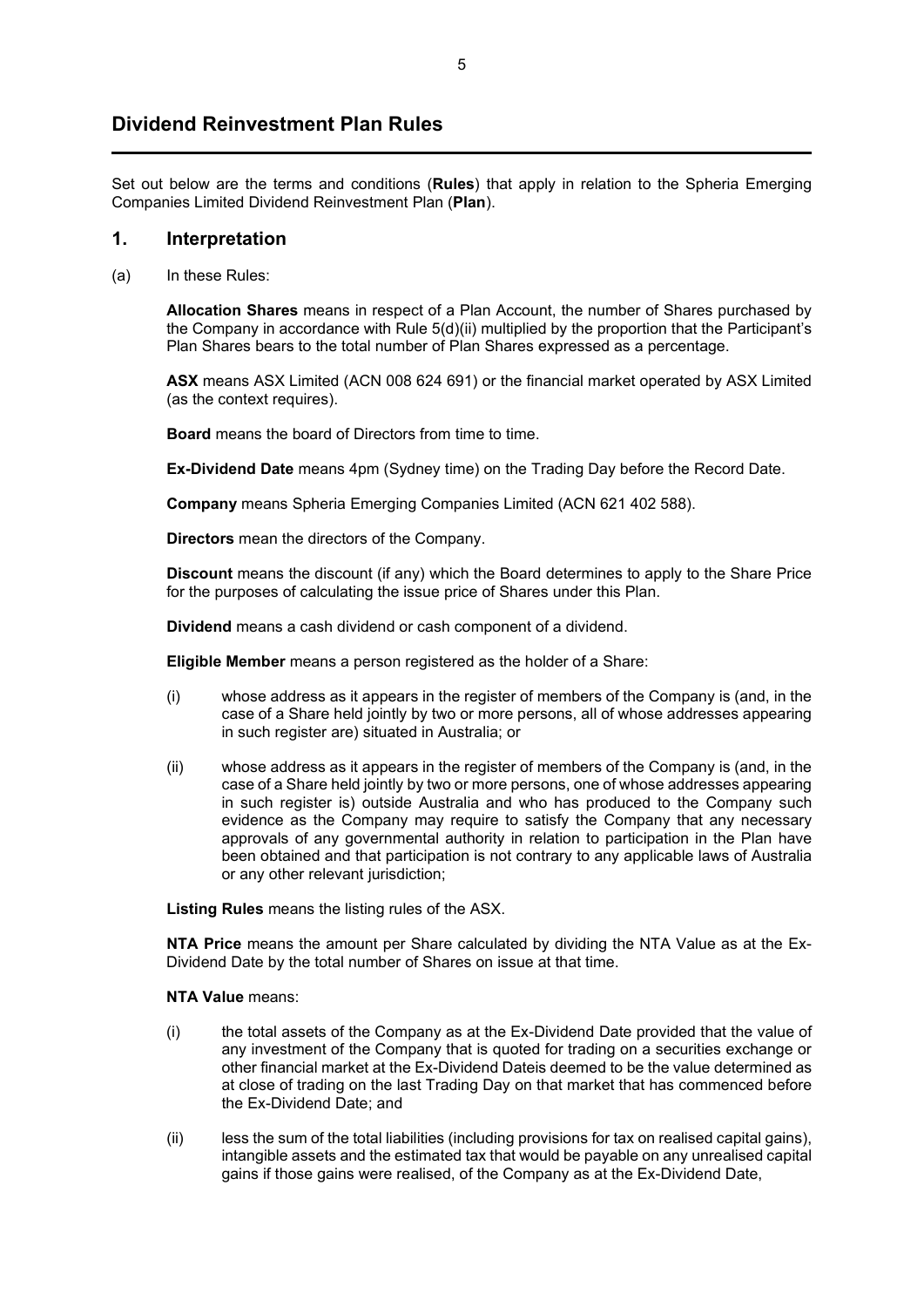in each case determined by applying the same accounting policies and accounting principles that the Company applies in determining the net tangible asset backing per Share reported to the ASX in accordance with Listing Rule 4.12.

**Participant** means an Eligible Member who has applied to participate in the Plan and whose application has been accepted by the Company under Rule [3.](#page-6-0)

**Plan Account** means a separate account kept by the Company, for record purposes only, which records the amount of Dividends to which a Participant becomes entitled from time to time in respect of that Participant's Plan Shares.

**Plan Share** mean a Share that is designated a plan share under Rule [3\(a\).](#page-6-1)

**Record Date** means the date on which the Company's share register is closed in order to determine entitlement to a Dividend in accordance with the requirements of the Listing Rules.

**Register** means the register established and maintained under Rule [4\(a\).](#page-6-2)

**Share** means an ordinary share fully paid in the capital of the Company.

**Share Price** means the volume weighted average price at which Shares have traded on the ASX during the period set by the Board commencing on the second Trading Day after the Record Date.

**Subscription Price** means the greater of:

- (i) the Share Price minus the Discount (if any); and
- (ii) the NTA Price.

**Trading Day** has the same meaning as "trading day" in Chapter 19 of the ASX Listing Rules.

- (b) Subject to any express or implied contrary intention:
	- (i) words importing the singular include the plural and vice versa;
	- (ii) a gender includes all genders;
	- (iii) words importing natural persons include corporations and vice versa; and
	- (iv) references to Rules are references to individual paragraphs of this Plan.

#### **2. Applications**

- (a) No person other than an Eligible Member may apply to participate in the Plan.
- (b) Each Eligible Member who wishes to participate in the Plan must complete and lodge with the Company an application form in the form approved by the Directors for that purpose (**Dividend Reinvestment Election Form**).
- (c) An Eligible Member may elect in the Dividend Reinvestment Election Form to participate in the Plan in respect of:
	- (i) part of the Shares of which the Eligible Member is the registered holder at the time the Company receives the Dividend Reinvestment Election Form including any Shares allotted to the Eligible Member under the Plan (**First Alternative**); or
	- (ii) all of the Shares of which the Eligible Member is the registered holder as at each Record Date for a Dividend including any Shares allotted to them pursuant to the Plan or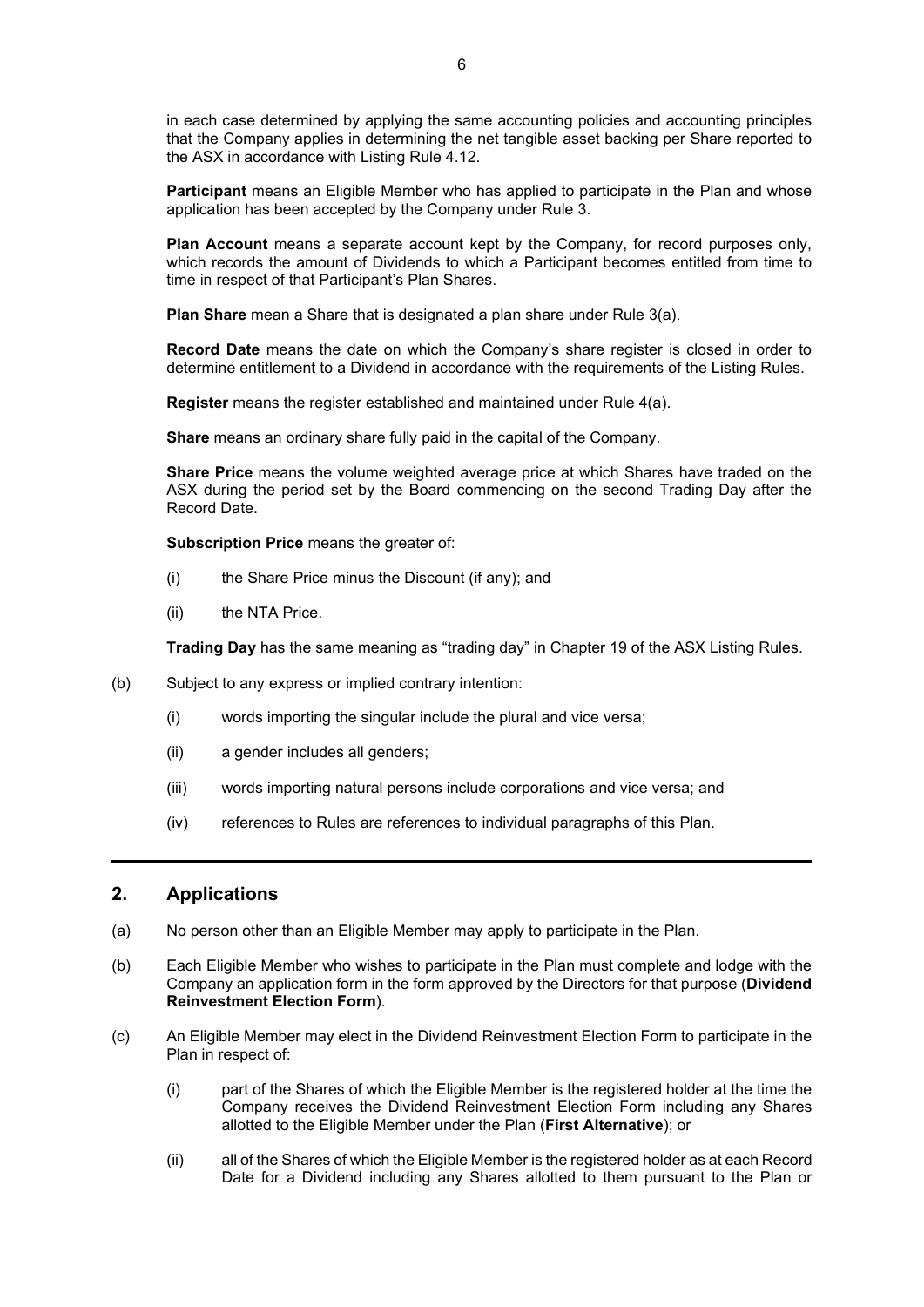otherwise and any Shares acquired by them other than by allotment (**Second Alternative**),

and must nominate in their Dividend Reinvestment Election Form which of the First Alternative or Second Alternative they wish to apply in respect of their application. If Eligible Members nominate the First Alternative, they must specify the number of Shares in respect of which they seek to participate in the Plan. If they fail to nominate either the First Alternative or the Second Alternative or, where they nominate the First Alternative, fail to specify the number of Shares in respect of which they wish to participate, the Eligible Member will be deemed to have elected the Second Alternative.

(d) No Eligible Member may transfer their right to any allotment of Shares pursuant to this Plan.

#### <span id="page-6-0"></span>**3. Acceptance of Applications**

- <span id="page-6-1"></span>(a) The Directors may in their absolute discretion accept or refuse any application made by an Eligible Member under Rule 2. The Directors' acceptance of such an application must be recorded in the Register in accordance with Rule 4(a). The Shares subject of such an application become designated Plan Shares from that date.
- (b) For each Dividend, the Directors will determine in accordance with the Listing Rules the last date on which Dividend Reinvestment Election Forms must be received. Subject to Rule 3(c), each application accepted by the Directors is effective in respect of the first Dividend payable after receipt of the applicable Dividend Reinvestment Election Form and subsequent Dividends.
- (c) Any application form received by the Company after the deadline for Dividend Reinvestment Election Forms with respect to a particular Dividend determined in accordance with Rule 3(b) is not effective in respect of that Dividend but is effective in respect of subsequent Dividends.

#### **4. Register**

- <span id="page-6-2"></span>(a) The Company must establish and maintain a register in which it will record, in respect of each Participant, particulars of:
	- (i) the Participant's name and address;
	- (ii) the number of the Participant's Plan Shares; and
	- (iii) any variation approved by the Company under Rule 6(a).
- (b) The Register is conclusive evidence of the matters recorded in it.

#### <span id="page-6-3"></span>**5. Investment of Dividends**

- (a) Every Dividend which is payable to a Participant in respect of a Plan Share must be:
	- (i) applied by the Company on the Participant's behalf to subscribe for additional Shares or purchase additional Shares on the ASX; and / or
	- (ii) paid in cash to, or retained on behalf of, the Participant,

in accordance with this Rule [5.](#page-6-3)

(b) In respect of each Participant with Plan Shares, the Company must: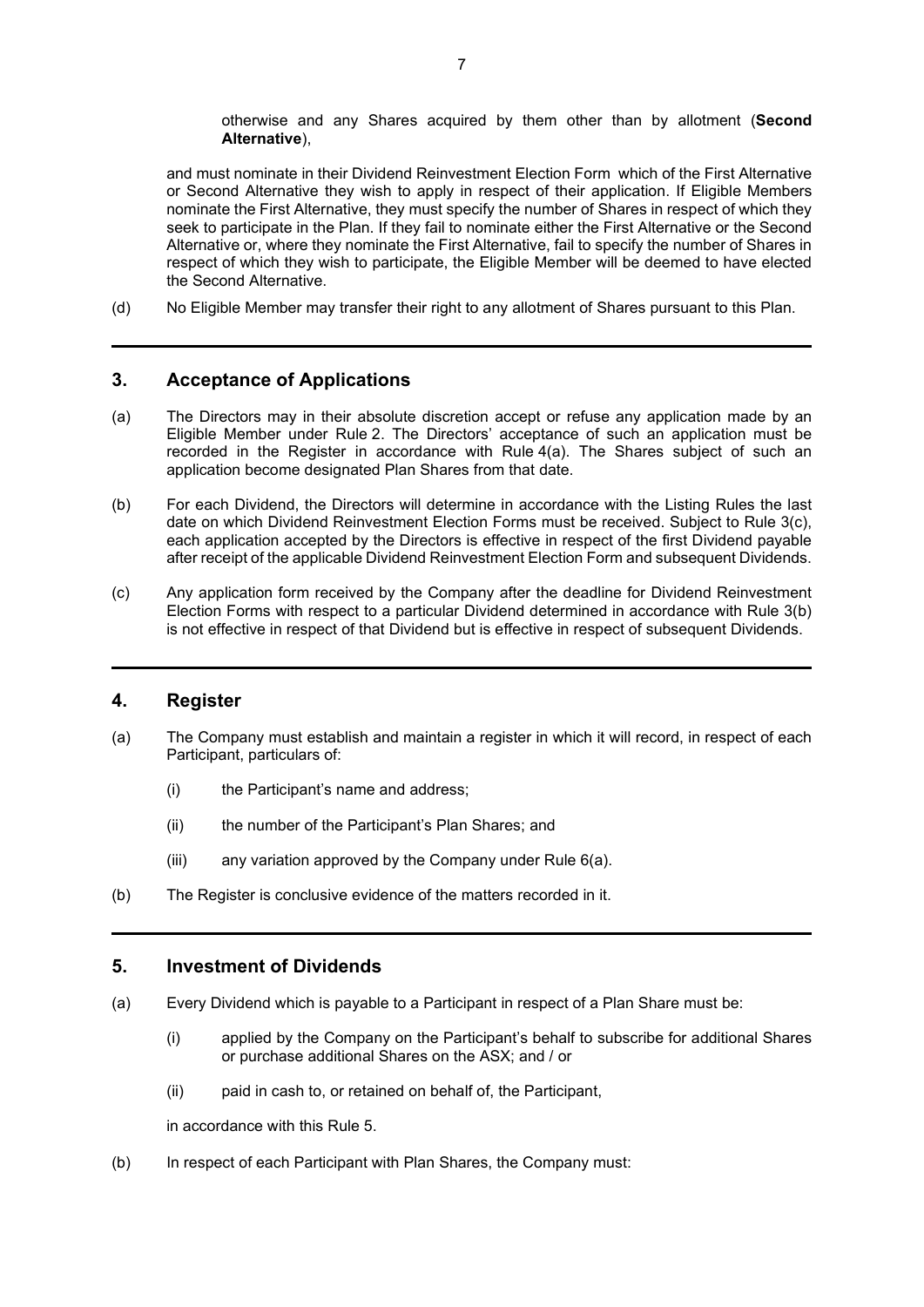- (i) establish and maintain a Plan Account; and
- (ii) for every Dividend payable on the Participant's Plan Shares, determine the amount of cash Dividend payable in respect of those Shares and credit the amount to the Participant's Plan Account.
- <span id="page-7-1"></span>(c) Where the Share Price is greater than or equal to the NTA Price, the Board must:
	- (i) in respect of each Plan Account, determine the maximum number of Shares that can be acquired for the Plan Account by applying the credit balance in the Plan Account to the subscription of Shares at the Subscription Price (rounded down to the nearest whole number of Shares);
	- (ii) debit each Plan Account with the amount to be used to subscribe for the number of Shares determined in Rule [5\(c\)\(i\);](#page-7-1)
	- (iii) issue the Shares subscribed for and adjust the Participant's Shareholding Account accordingly; and
	- (iv) pay any residual balance in each Plan Account in cash to the relevant Participant where the residual balance in the relevant Plan Account exceeds \$10 and retain any residual balance less than \$10 in the Plan Account without interest to be applied in accordance with the Plan after the following Record Date.
- <span id="page-7-0"></span>(d) Where the Share Price is less than the NTA Price, the Board must:
	- (i) determine the total amount available in all Plan Accounts to purchase Shares on the ASX under the Plan;
	- (ii) subject to Rule [5\(e\),](#page-7-2) within the 20 Trading Days after the Record Date, cause the Company to purchase the maximum number of Shares on the ASX at the prevailing market price and pay all brokerage, commission, stamp duty or other transaction costs in respect of those purchases, using the total amount available in all Plan Accounts;
	- (iii) determine the average price of the Shares purchased on the ASX, after making allowances for brokerage, commission, stamp duty or other transaction costs in respect of the Shares purchased (**Purchase Price**);
	- (iv) determine the Allocation Shares for each Participant's Plan Account (rounded down to the nearest whole number of Shares);
	- (v) debit the Purchase Price for the Allocation Shares from each Plan Account;
	- (vi) allocate the Allocation Shares and adjust the Participant's Shareholding Account accordingly; and
	- (vii) where less than the total amount available in all Plan Accounts is used to purchase Shares in accordance with Rule [5\(d\)\(ii\),](#page-7-0) pay any residual balance in each Plan Account in cash to the relevant Participant where the residual balance in the relevant Plan Account exceeds \$10 and retain any residual balance less than \$10 in the Plan Account without interest to be applied in accordance with the Plan after the following Record Date, as determined by Board in its absolute discretion.
- <span id="page-7-2"></span>(e) Notwithstanding any other provision of this Plan, the Company must not purchase any Shares for the purposes of Rule [5\(d\)\(ii\)](#page-7-0) where the prevailing market price of those Shares on the ASX is above the NTA.
- (f) All Shares allotted and issued under the Plan rank equally in all respects with existing Shares from the date of allotment.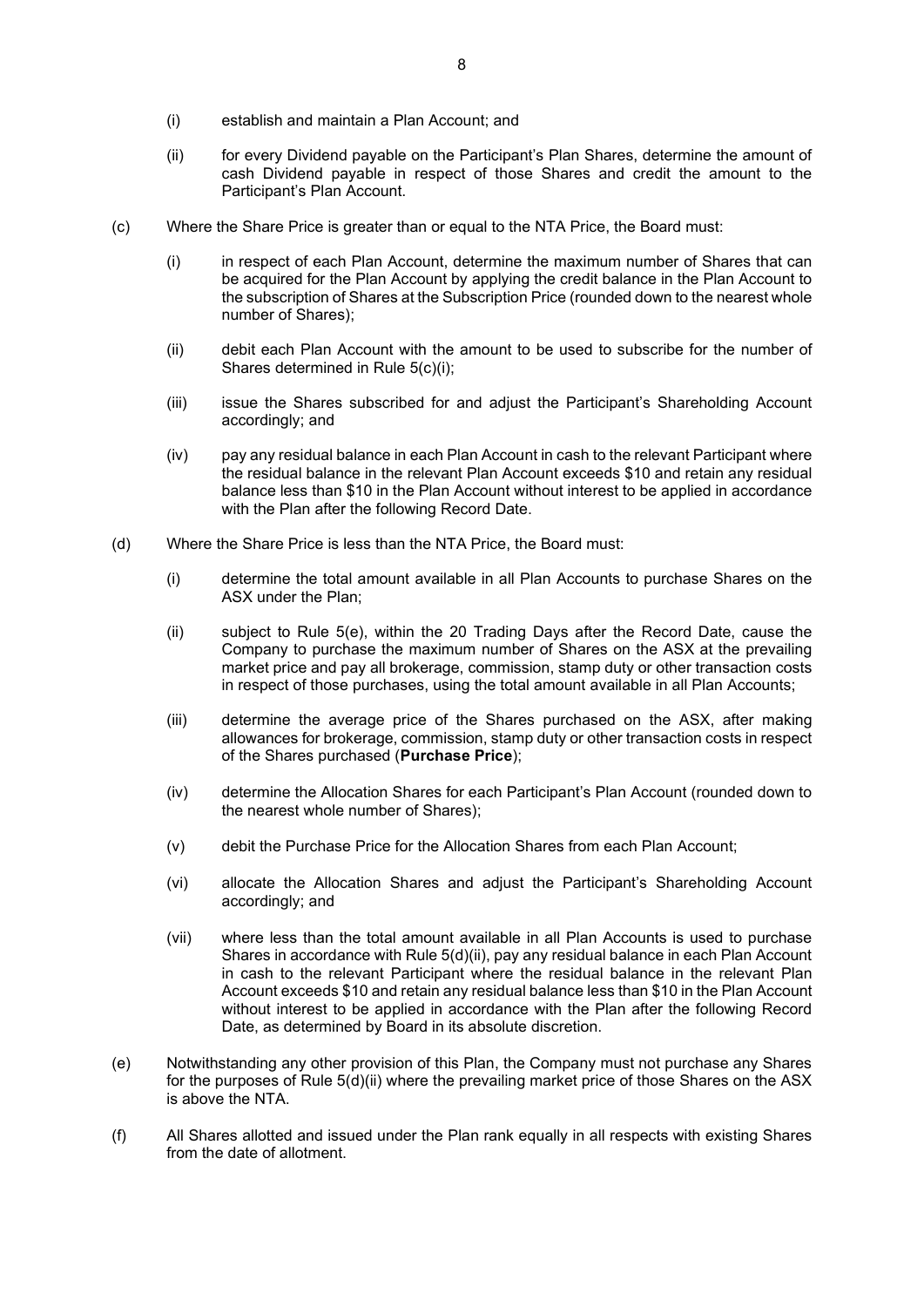- (g) Shares to be allotted under the Plan must be allotted within the time required by the Listing Rules.
- (h) Shares allotted under the Plan must be registered on a register where the Participant to whom the Shares are allotted already holds Shares.

### **6. Variation or Termination of Participation**

- (a) Participants may at any time apply to increase or decrease the number of their Plan Shares by completing and lodging with the Company a form approved for that purpose by the Directors and the Company may, in its absolute discretion, approve or refuse such an application (**Variation Notice**). The Company will determine in accordance with the Listing Rules the last date on which Variation Notices must be received with respect to each Dividend.
- (b) The Company's approval of a Variation Notice must be recorded by entering the variation requested in the Register and the variation is effective on that entry being made.
- (a) Participants may at any time give to the Company notice of termination of their participation in the Plan in such form as the Directors approve for that purpose (**Termination Notice**) and on the date the Company receives that notice, the Participant ceases to be a Participant and all Plan Shares held by that Participant cease to be Plan Shares on that date.
- (b) If a Participant dies, participation by him/her and any other Participants with whom the deceased was a joint Participant is terminated on the date the Company receives notice of death of the deceased Participant.
- (c) If Participants dispose of all of their Shares without giving the Company a Termination Notice and are not registered as the holders of any Shares when the Company's share register is next closed for determination of entitlements to a payment of a Dividend, the Participants are deemed to have terminated their participation on the last date when the Company registered a transfer or instrument of disposal of their Shares.
- (d) If a Participants' participation has been terminated, then any residual amount carried forward in the Participants account will be forfeited.
- (e) Where Participants dispose of some but not all of their Shares, then unless they advise the Company otherwise prior to the registration of the transfer or disposal of such Shares:
	- (i) if the Shares disposed of (**Sold Shares**) are in number less than or equal to the number of their Shares which are not Plan Shares (**non-Plan Shares**), the Sold Shares are deemed to be non-Plan Shares;
	- (ii) if the Sold Shares are more in number than the number of their non-Plan Shares, the Sold Shares are deemed to include all of their non-Plan Shares together with that additional number of their Plan Shares which is equal to the number calculated by subtracting from the number of Sold Shares, the number of their non-Plan Shares.

### **7. Stock Exchange Listing**

After each allotment of Plan Shares, the Company must promptly apply for their quotation on the official list of the ASX.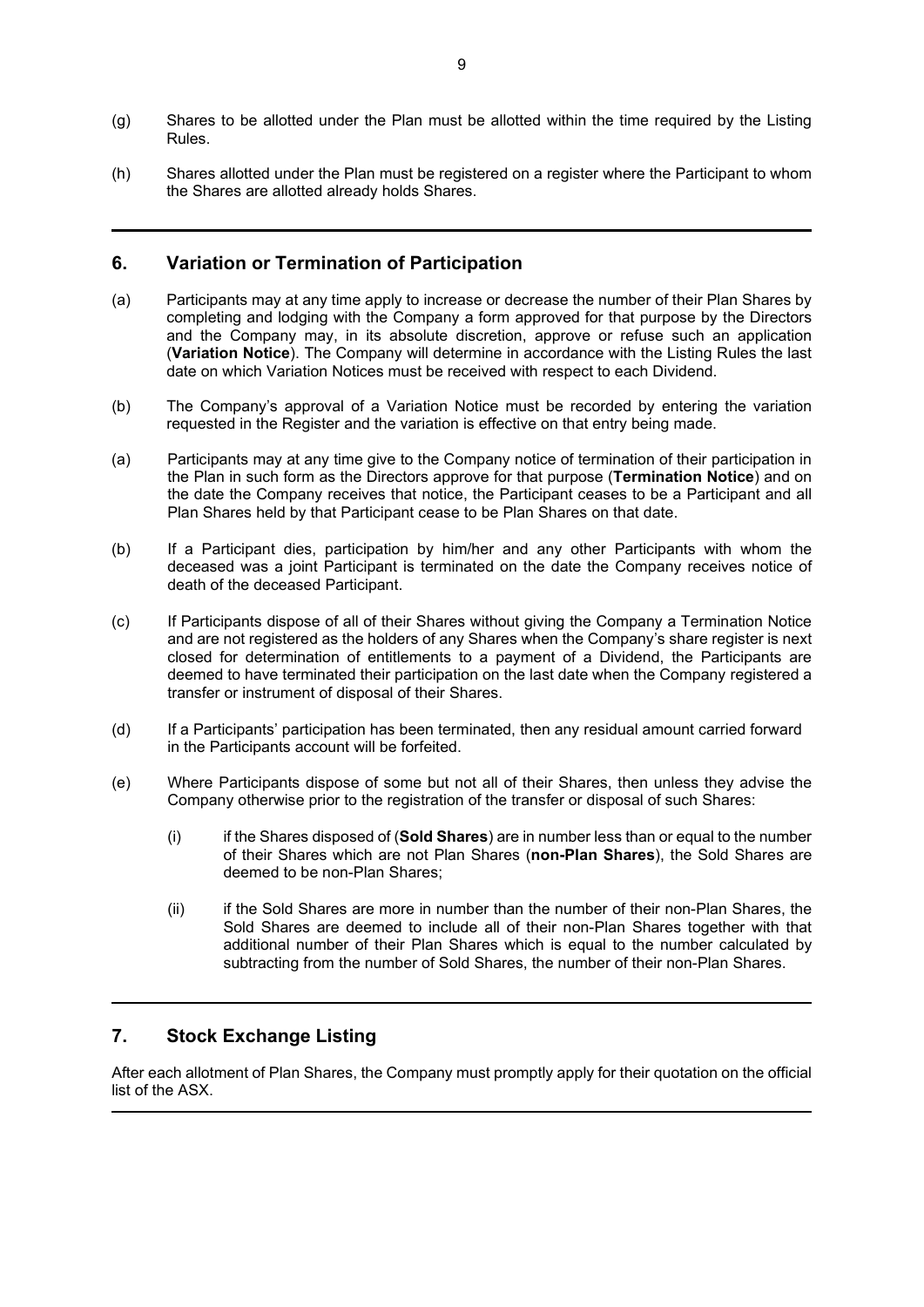## **8. Limitation of Subscription**

The Directors may at any time by notice on the Company's website and on the ASX limit the amount of Dividend that may be invested in subscriptions for Plan Shares.

### **9. Variation, Suspension and Termination of the Plan**

- (a) The Directors may vary, suspend or terminate these Rules at any time or from time to time by notification on the Company's website and by notice to the ASX. For the avoidance of doubt, where the Company has announced that the Plan will operate in respect of a Dividend, subject to the Listing Rules, the Company retains the discretion to suspend the Plan in respect of that Dividend at any time prior to the payment date for that Dividend.
- (b) The variation, suspension or termination takes effect on the date specified by the Directors and the variation, suspension or termination does not give rise to any liability on the part of, or right or action against, the Company or its officers, employees or agents.
- (c) If the Plan is suspended, an election as to participation in the Plan will also be suspended and all Plan Shares are deemed not to be Plan Shares for the purpose of any Dividend paid while the Plan is suspended.
- (d) Any suspension under Rule 9(c) will continue until such time as the Directors resolve to recommence or terminate the Plan.
- (e) The Directors may reinstate the Plan following a suspension in accordance with this Rule 9 by notification on the Company's website and by notice to the ASX. Upon reinstatement of the Plan, all prior elections will be reinstated and will continue to apply unless the Directors determine otherwise.
- (f) The Directors may settle any difficulties, anomalies or disputes which may arise in connection with, or by reason of, the operation of the Plan, whether generally or in relation to any Participant or any Shares in such manner as they think expedient and the determination of the Directors is conclusive and binding on all Participants and other persons to whom the determination relates.

#### **10. Applications and Other Notices**

- (a) Applications and notices to the Company must be in the form the Company has approved from time to time. The Company may determine that applications and notices to the Company may be lodged electronically either through the Company's website or that of an authorised third party (including the Company's share registry). Any application or notice lodged electronically must comply with the applicable terms and conditions of the electronic lodgement facility.
- (b) Subject to Rules 10(c) and 10(d), applications and notices are effective upon acceptance by the Company or its share registry (as appropriate).
- (c) Applications or notices accepted after the closing date determined by the Directors for elections to participate or vary participation in the Plan for a particular Dividend are not effective in respect of that Dividend but are effective in respect of subsequent Dividends.
- (d) The Company has absolute discretion to:
	- (i) accept or reject any Dividend Reinvestment Election Form or Variation Notice;
	- (ii) accept or reject an application or notice that is not properly completed or signed; and